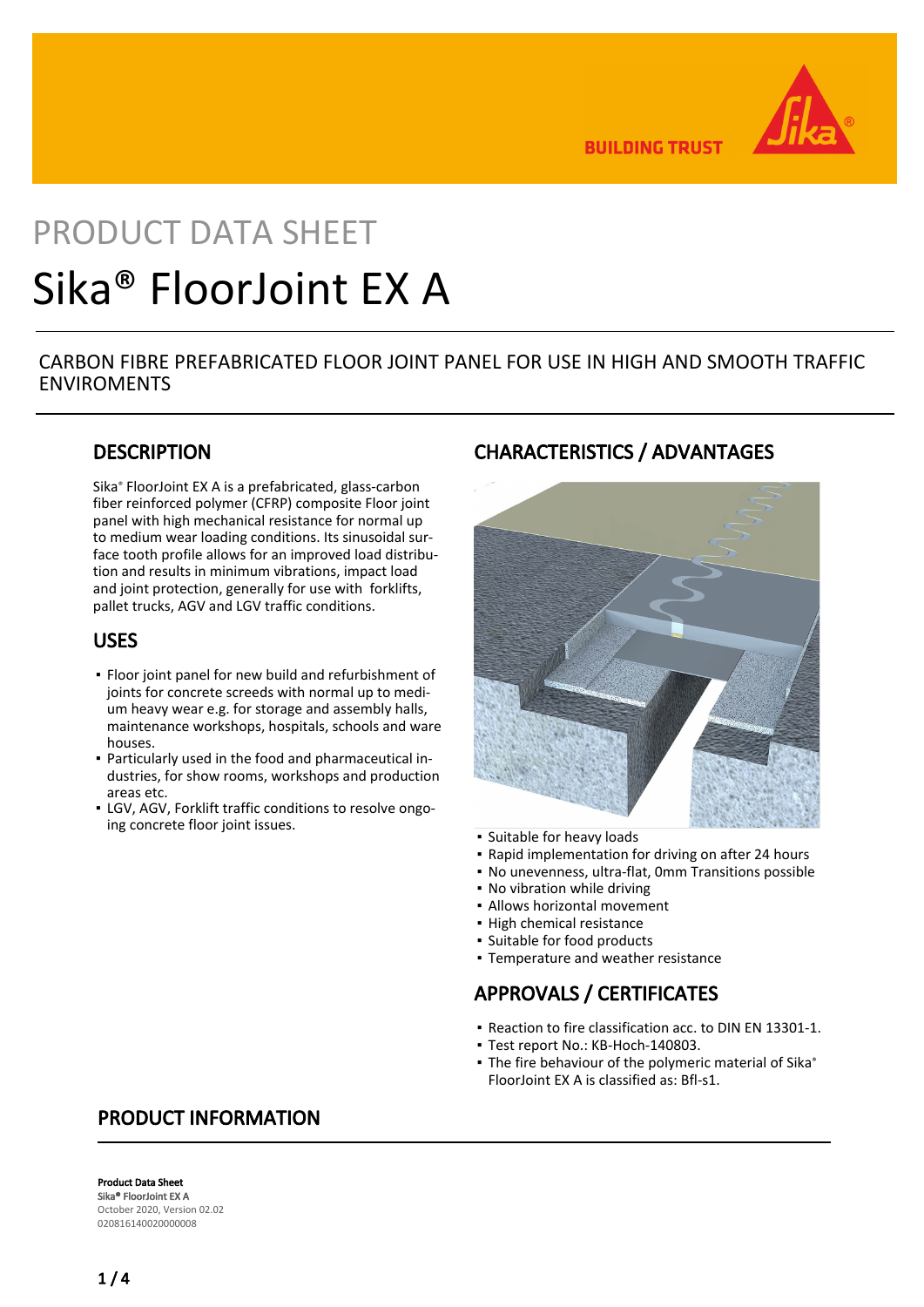| Composition                  | <b>PUR</b>                                                                                                      |              |             |
|------------------------------|-----------------------------------------------------------------------------------------------------------------|--------------|-------------|
| Packaging                    | 111 pieces on an EU-pallet<br>weight, approx. ~8.35kg/PCS                                                       |              |             |
| Appearance / Colour          | Grey, approx.Ral7037                                                                                            |              |             |
| <b>Shelf life</b>            | 3 years                                                                                                         |              |             |
| <b>Storage conditions</b>    | In cool and dry conditions at temperatures between +5°C and +30°C, al-<br>ways in horizontal and flat position. |              |             |
| <b>Dimensions</b>            | Length x width x height: approx. 1200 mm x 255 mm x 15 mm                                                       |              |             |
| <b>TECHNICAL INFORMATION</b> |                                                                                                                 |              |             |
| Compressive strength         | $\sim$ 110 N/mm <sup>2</sup> (14days after at 23°C / 50% R.H)<br><b>DIN EN 196-1</b>                            |              |             |
| Tensile strength             | $\sim$ 50 N/mm <sup>2</sup> (14days after, at 23 °C / 50% R.H)<br><b>DIN EN 196-1</b>                           |              |             |
| Joint design                 | Gap width                                                                                                       | Maximum:55mm | Minimum:5mm |
|                              | Positive horizontal joint +15mm<br>movement                                                                     |              | $+65$ mm    |
|                              | Negative horizontal                                                                                             | $-10$ mm     | $-5mm$      |

Please contact Sika technical service for details.

joint movement

# SYSTEMS

Systems



**BUILDING TRUST** 



Product Data Sheet Sika® FloorJoint EX A October 2020, Version 02.02 020816140020000008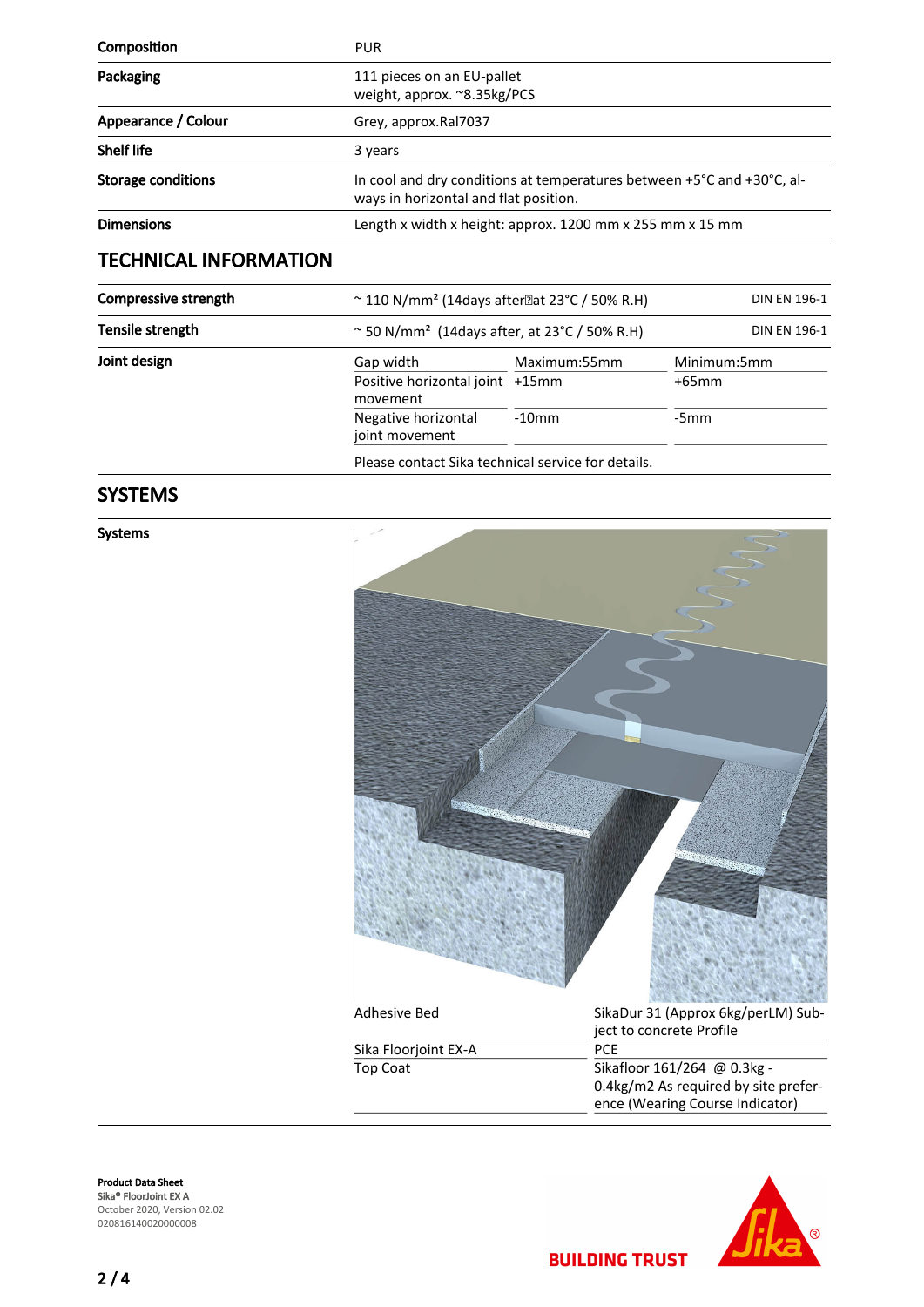| Consumption                | 1 piece for 1.2 linear meter.                                                                                                                                            |  |  |
|----------------------------|--------------------------------------------------------------------------------------------------------------------------------------------------------------------------|--|--|
| Ambient air temperature    | +10°C min. $/$ +30°C max.                                                                                                                                                |  |  |
| Relative air humidity      | 80%R.H. max                                                                                                                                                              |  |  |
| Dew point                  | Beware of condensation!<br>The substrate and uncured floor must be at least 3°C above dew point to<br>reduce the risk of condensation or blooming on the floor finish.   |  |  |
| Substrate temperature      | +10°C min. $/$ +30°C max.<br>The substrate and uncured floor must be at least 3°C above dew point to<br>reduce the risk of condensation or blooming on the floor finish. |  |  |
| Substrate moisture content | < 4% moisture content.<br>Test method: Sika®-Tramex meter, CM - measurement or Oven-dry-meth-<br>od.<br>No rising moisture according to ASTM (Polyethylene-sheet).       |  |  |

### BASIS OF PRODUCT DATA

All technical data stated in this Product Data Sheet are based on laboratory tests. Actual measured data may vary due to circumstances beyond our control.

# ECOLOGY, HEALTH AND SAFETY

This product is an article as defined in article 3 of regulation (EC) No 1907/2006 (REACH). It contains no substances which are intended to be released from the article under normal or reasonably foreseeable conditions of use. A safety data sheet following article 31 of the same regulation is not needed to bring the product to the market, to transport or to use it. For safe use follow the instructions given in the product data sheet. Based on our current knowledge, this product does not contain SVHC (substances of very high concern) as listed in Annex XIV of the REACH regulation or on the candidate list published by the European Chemicals Agency in concentrations above  $0,1 %$  (w/w).

### IMPORTANT CONSIDERATIONS

- This eccentric joint profile must be installed 85 mm offset (eccentric) from the edge of the existing joint .Please refer to Sika Drawings.
- To avoid the risk of crack occur on the panel surface after a certain time,Cut a joint of 20mm deep and at least 5mm wide in the end of floorjoint that will isolate the effect of ground movement.
- The Product must only be applied in accordance with its intended use, do remember indoor use only. ▪
- Always store Sika® FloorJoint EX A panels in horizontal position. ▪
- Never remove the masking tape affixed to the bot-▪ tom side of the Sika® FloorJoint EX A panel. The masking tape is necessary to keep the two composite parts of the panel separate, allowing the movement of the joint after installation.
- No relative vertical displacement of the concrete slabs can occur along the length of either side of the joint. Where necessary, apply appropriate measures such as anchoring/bolting or ground consolidation by injection prior to installation of the Sika® FloorJoint EX A panel. ▪
- Do not exceed the maximum positive joint move-▪ ment capacity, otherwise the teeth of the panel become unsupported and may break.
- Settlement of the substrate or of the adhesive can result in cracks in Sika® FloorJoint EX A. These cracks do not constitute a defect, since they do not affect the viability and suitability for use. ▪
- Do not exceed the maximum grinding depth of 2 mm. If after grinding the letters on the top surface of Sika® FloorJoint EX A are no longer visible, the maximum grinding depth of 2 mm has been exceeded and the mechanical resistance of the profile is reduced. Replace the panel if the maximum grinding depth has been exceeded.
- The sealant may break at a positive joint movement of ~10–15 mm, however this does not affect the technical performance of Sika® FloorJoint EX A. The purpose of the joint sealant is the reduction of dirt pick-up in the joint, not to provide water tightness. Install Sikadur® Combiflex® SG System below Sika® FloorJoint EX A if a waterproof joint design is required. ▪
- Periodically inspect the joint sealing material and re-

**BUILDING TRUST** 



Product Data Sheet Sika® FloorJoint EX A October 2020, Version 02.02 020816140020000008